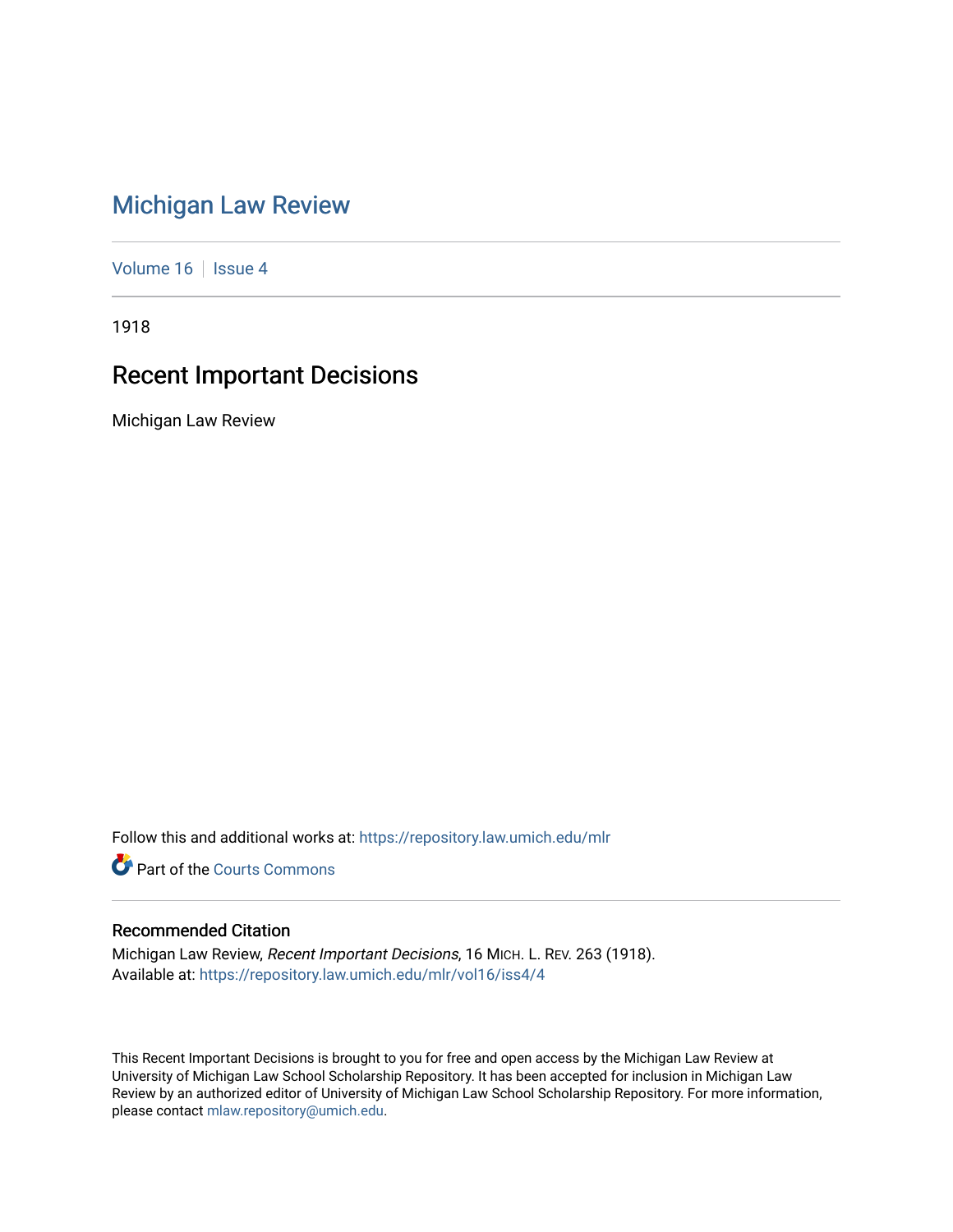## RECENT IMPORTANT DECISIONS

CONSTITUTIONAL LAW-TAXATION-PUBLIC PURPOSE.-Rev. St. Me. 1903, c. 4. sec. 87, authorized any municipality to establish a permanent wood, coal, and fuel yard for the purpose of selling wood, coal, and fuel to its inhabitants at cost. *Held,* not to violate the Fourteenth Amendment. *Jones* v. *City of Portland* (U. S., 1917), 38 Sup. Ct. Rep. 112.

When the act was attacked as a violation of the state constitution, the Maine court declared such an establishment to be a public purpose. *Laughlfo*  v. *City of Portland,* III Me. 486, SI L. R. A. (N. S.) u43, Ann. Cas. I9I6 C, :'34- Yet in regard to eminent domain, generating and transmitting electricity bad been held not a public use. *Brow1i* v. *Gerald,* 100 Me. 35I. *Contra, Jones*  v. *N. Ga. Electric Co.,* 125 Ga. 6I8. The reasoning used in the *Laughlin Case, 4«Pra,* is followed now both in considering heat to be "as indispensable to the health and comfort of the people as light or water" and in seeing no ground for objection in the means used to distribute heat. The contrary view would seem to assert that the means used is of vital importance. *Opinion of the Justices,* I55 Mass. *5g8; Opinion of the Justices,* I82 Mass. *6o5; Opinion of the Justices,* 2u Mass. *624; Maker* v. *Grand Rapids,* I42 Mich. 687. Decisions as to what is a public use in questions about eminent domain are involved in the same conflict. *Minn. Canal* & *Power Co.* v. *Koochiching Co., 97* Minn. *429; Rockingham Co. Light* & *Power Co.* v. *Hobbs, 72* N. H. 531. It also occurs in regard to occupations affected with a public interest, a matter which bas been in dispute since *Munn* v. *Illinois,* 94 U.S. u3. Each bears witness to the influence of developing public needs and a developing public opinion. 17 YALE L. J. 162. The line of development is perhaps indicated by recent decisions allowing a municipality to furnish ice and to supply natural gas for heating. *Holton v. Camilla*, 134 Ga. 560; *State v. Toledo*, 48 Ohio St. II2. Municipal theaters and moving picture theaters have not yet been allowed. *State* v. *Lynch,* 88 Ohio St. *71;* I2 MICH. L. R. 132; *Egan* v. *San Francisco,* 165 Cal. 576.

CONSTITUTIONAL LAW-TRADING STAMP STATUTES.-Defendant objected to the constitutionality of a statute under which he was indicted for issuing, without license, trading stamps to merchants, to use with the sale of goods, entitling the purchaser receiving the same with such sale to procure, free of charge, premiums from a special stock selected by the defendant's company. 'fhe license fee was assumed prohibitive by the court. *Held,* constitutional both as to Federal and State Constitutions. *State* v. *Wilson* (Kan., I9I7), I68 Pac. *679.* 

Some form of repressive legislation against trading stamps has been undertaken in a majority of the states, and the Parliament of Canada has prohibited their use. *State* v. *Wilson, supra.* In a majority of jurisdictions these statutes have been held unconstitutional. Ex parte Drexel, 147 Cal. 763; 2 L. R. A. (N. S.) 588; *State* v. *Sperry and H. Co.,* 94 Nebr. *785;*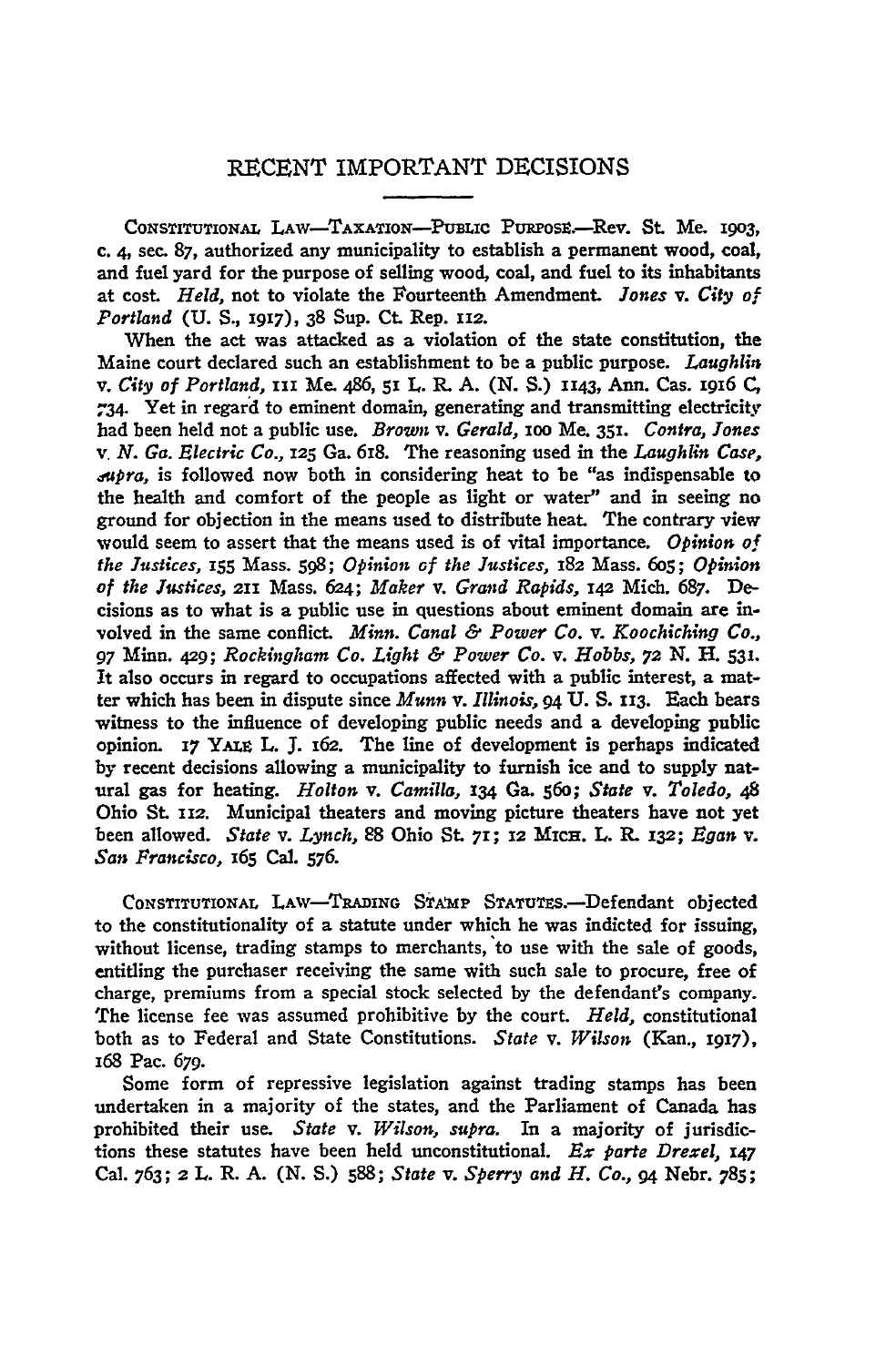49 L. R. A. (N. S.) u23; *People* v. *Sperry and H. Co.* (Mich., 1917), 164 N. W. 503. The principal ground of these decisions is that such statutes are an unjust suppression of a legitimate method of advertising, and not of a scheme involving elements of lottery. Trading stamp statutes have been upheld in *Dist. of Columbia* v. *Kraft,* 35 App. D. C., 253; 30 L. R. A. (N. S.) *957; State* v. *Pitney,* &1 Wash. 6gg; overruling *Leonard* v. *Bassindale,* 46 Wash. 301; *Rast* v. *Van Deman and Lewis Co.,* 240 U. S. 342, L. R. A. 1917A 421; Ann. Cases 1917B 455; *Tanner* v. *Little Id.* 36g; *Pitney* v. *Washington, Id.* 387; and *State* v. *Wilson (supra).* Most of the more recent decisions have upheld these statutes primarily on the contention that it was not unreasonable to say that the trading stamp business involves elements of lottery, and that it is not merely advertising. "Advertising is identification and description, apprising of quality and place. It has no other object than to draw attention to the article to be sold." *Tanner v. Little (supra)*. It is to be noted that there is some diversity among the statutes which may justify some of the diversity in the decisions. In *Humes* v. *City of Little Rock,* 138 Fed. 929, the court said the case of *Lansburgh* v. *District of Columbia*, II App. Cases 512, holding the statute there constitutional, was clearly distinguishable. "The Act of Congress governing the District prescribes what is meant by gift enterprises and its definition precisely covers the trading stamp concern. That definition is not binding here  $* * *$  Then too the court in that case lays stress on the fact that the holder of the stamps could get nothing unless he accumulated stamps representing purchases to the extent of \$99, and as few did that it was held the uncertainty of ever getting anything on the stamps introduced an element of chance. No such element exists in the case at bar." In *State* v. *Ramseyer, 73* N. H. 31, the court said in distinguishing the case before.it: "The case of *Humes* v. *Fort Smith,* 93 Fed. Rep. 857, relates to a regulation, not the prohibition, of the stamp business." See also *People v. Sperry and H. Co.*, (supra). Also ordinances relating to trading stamps will more readily be held unconstitutional under the more strict construction by the courts of the terms of the grants of powers to municipalities than of the terms of the grant of powers to the legislature in the state constitution. *State v. Wilson, supra*.

CORPORATIONS - FOREIGN CORPORATIONS - DOING BUSINESS WITHIN THE STATE-CORPORATE FRANCHISE TAX.-The Revised Statutes of Texas, 1911, imposed a franchise tax on any foreign corporation, as a condition to its right to do business in Texas, of a given percentage of all of the corporation's capital and surplus, representing all its property wherever situated, and all of its business both intrastate and interstate, thereby placing a tax on the corporation's property beyond the jurisdiction of the state for taxation purposes. *Held,* the statute was unconstitutional because it imposed a burden on interstate commerce and because of want of due process. *Looney*  v. *Crane Co.,* (1917); 38 Sup. Ct. 85.

It is within the power of the state to levy an excise tax for the privilege of permitting a foreign corporation to exercise its franchise within the state. *Maine* v. *Grand Trunk Ry.,* 142 U. S. 228. Nor is there any limitation on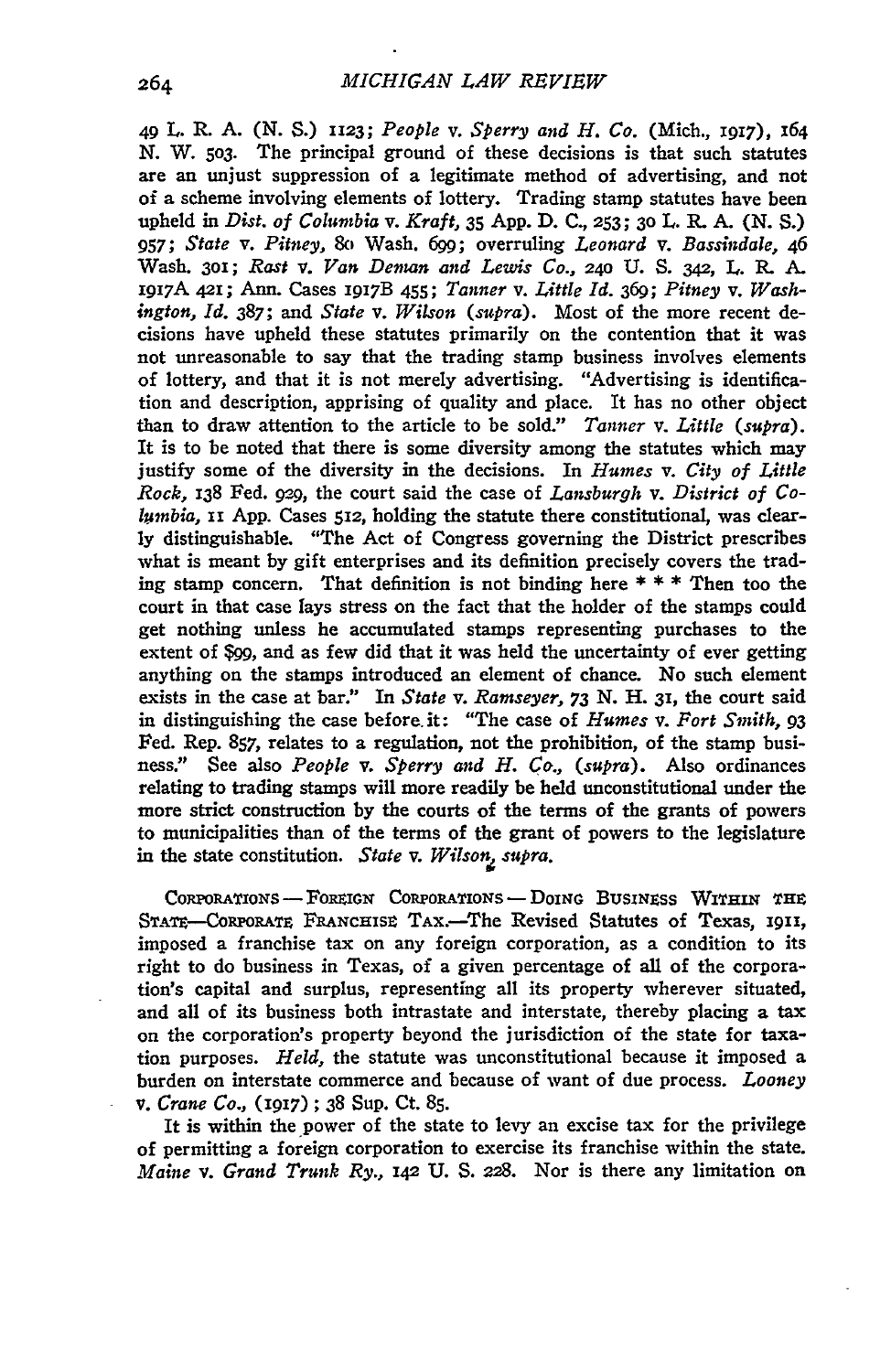the method that the legislature may adopt as a means of measuring the tax. *Home Insurance Co. v. New York, 134 U.S. 594. But the tax must be taken* by due process of law and must not become a burden on interstate commerce. The court in the principal case admits that the state had authority and power to lay the franchise tax and the authority to control the business within the state of the foreign corporation and the right to tax the intrastate business of such corporation carried on as a result of permission to come in. But though the state has such power it must be exercised so as not to be inconsistent with the Constitution of the United States because the power of the state legislature is not paramount but subordinate to the U. S. Constitution. The court hastily disposes of the cases cited by counsel contending that the statutes are not repugnant to the Constitution of the United States; *Baltic .Mining Co.* v. *Mass.,* 231 U. S. *68; St. Louis Southwestern Ry.* v. *Arkansas,*  235 U.S. 350; *Kansas City, Memphis Ry.* v. *Botkin,* 240 U.S. 227, by merely saying "the cases relied upon contain nothing expressly purporting to overrule the previous cases, but on the contrary in explicit terms declared that they did not conflict with them and that they proceeded upon conditions peculiar to the particular cases". The court bases its decision upon the substance of the tax, the particular provisions contained therein, the subject matter and the amount. The tax must be of such a character and of such an amount as not to be a burden upon the corporation's interstate commerce. *Williams* v. *Talladega,* 226 U. S. 404- The instant case shows clearly that the state can impose a tax-by whatever name it chooses to call it--on a foreign corporation for the privilege of doing intrastate business and that such a tax can be measured by the corporation's entire wealth, be it situated wherever it may, but the amount must not be such as to burden the corporation's interstate business.

CRIMINAL LAW-SELF-INCRIMINATION-CONSTITUTIONAL PROVISIONS-EVI-DSNcr:.-On the morning after a barn had been burned the sheriff traced footprints from the barn to a point near defendants' residence, and then compelled the defendants to walk back with him beside the trail and to remove their shoes in order that he might compare them with the footprints found. Defendants were not under arrest, and the sheriff was not acting under judicial process of any kind. *·Held,* that the sheriff's testimony as to measurement and comparison of tracks thus obtained was admissible and that its introduction did not violate the constitutional provision against self-incrimination. *State* v. *Barela* (N. Mex., 1917), 168 Pac. 545.

The general rule bas long been settled that the admissibility of evidence is not affected by the manner in which the evidence was obtained. 4 W1c-MORE ON EVIDENCE, sec. 2183; *Rex v. Granatelli,*  $7$  St. Tr., N. S. 979; State v. *Fuller,* 34 Mont. 12. The constitutional provisions against unlawful searches and seizures and against compulsory self-incrimination are limitations upon this general rule. As to just what is the scope of these limitations the authorities are in confusion. The great weight of authority, however, seems to support the decision in the instant case, which places the test of admissibility upon "whether the evidence is compulsorily given by the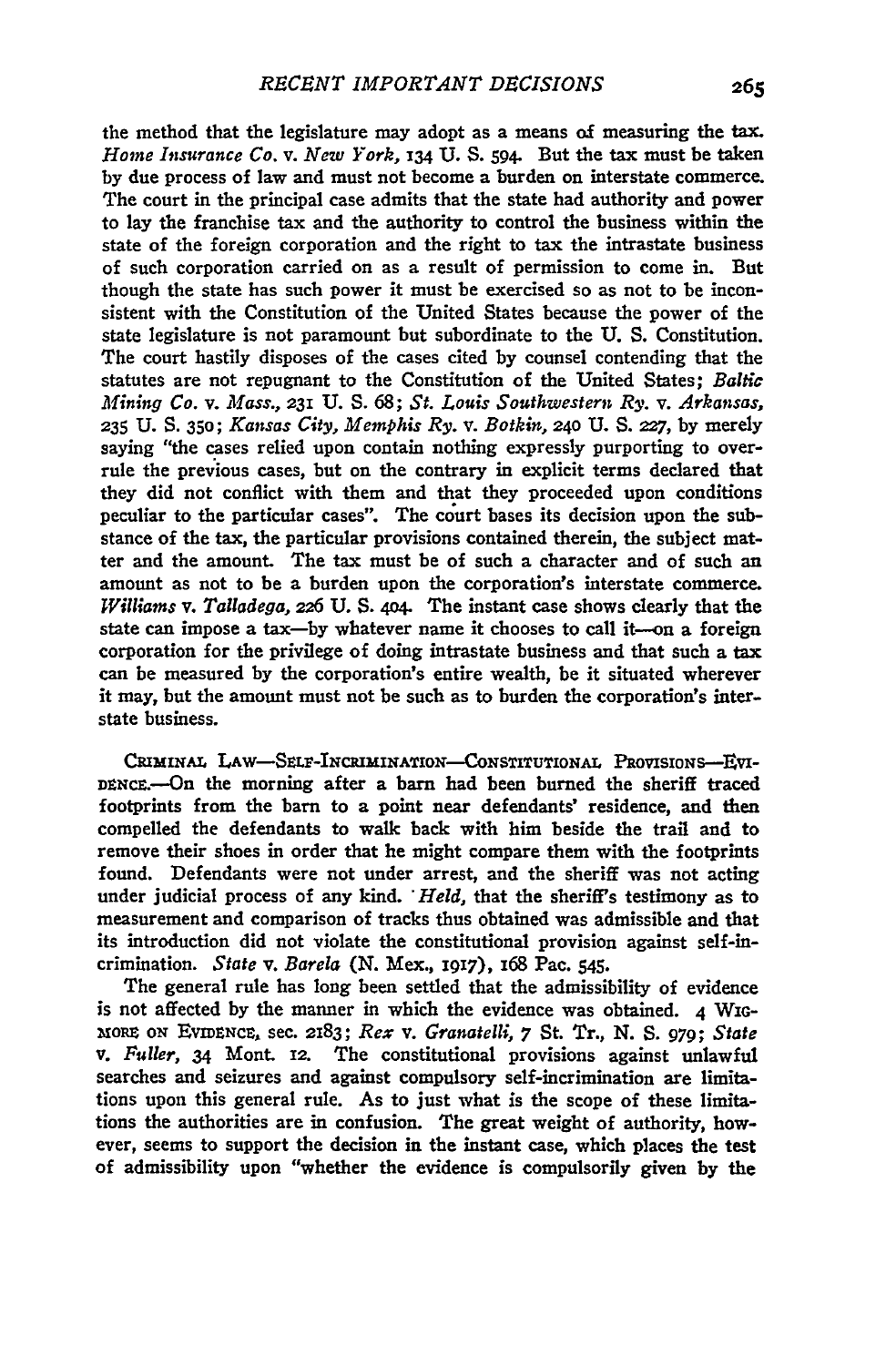defendant under process as a witness". For a discussion of cases involving the guaranty against unlawful searches and seizures, see 15 MICH. L. REV. 65. The cases involving only the limitation against self-incrimination are numerous. Several involve the situation in which the defendant was forced by one not acting under judicial process to remove his shoes for the purpose of comparison with tracks, and the evidence thereby gained was held admissible. *People* v. *Van Wormer,* 175 N. Y. 188; *State* v. *Fuller, supra; State* v. *Arthur,* 129 Ia. *235* (But the court assumed that the accused, in jail, voluntarily gave up his shoes to the sheriff); *Krens* v. *State,* 75 Neb. 294; *Magee* v. *State,* 92 Miss. 865 (in which the accused was compelled to put his foot in a track for the purpose of identification). *Contra: Day* v. *State,*  63 Ga. 667; *Evans* v. *State,* 1o6 Ga. 519. And if the accused takes off his shoes for inspection or does some similar act or gives testimony against himself without compulsion or threats, the evidence is doubtless admissible, since he is then deemed to have waived the benefit of the limitation. *Moss*  v. *State* (Ala.). 40 So. 340; *State* v. *Taylor, 202* Mo. I; *State* v. *Fuller, supra.*  There is also some authority for the view that if the defendant is compeiled by legal process to remove his shoes for the purpose of comparison, the evidence is admissible. *State* v. *Graham,* 74·N. C. 646; *Walker* v. *State, 7* Tex. App. 245. The reason governing the prevailing view that testimony secured by such means as in the instant case is not rendered inadmissible by the provision against self-incrimination is that such testimony is the testimony of the physical facts and not that of the accused himself. *State* v. *Thompson,*  161 N. C. *238; Holt* v. *United States,* 218 U. S. 245.

DIVORCE-EFFECT-TENANCY BY ENTIRETIES.-Complainant filed a bill for partition of real estate which had been held by himself and wife as tenants by the entireties. The defendant, the divorced wife of the complainant, contended that such a tenancy cannot be partitioned. *Held,* that a decree of divorce severs the interest of such tenants and they become tenants in common or joint tenants, according to the statutes of the state in which the land is located. *Sbarbaro* v. *Sbarbaro,* (N. J., 1917), 102 Atl. 256.

Only two authorities are cited against the rule thus promulgated namely, *In re Lewis,* 85 Mich. 340, and *Alles* v. *Lyon,* 216 Pa. St. 6o4, and of these the effect of the decision in Michigan has been nullified by Sec. II, *437* MICH. COMP. LAWS, 1915, providing that divorce changes a tenancy by entireties to one in common unless otherwise provided in the decree. The Pennsylvania decision still stands, unaffected by legislation, and expressly followed, as late as 1912, in *Hilt* v. *Hilt,* 50 Pa. Super. Ct. 455. The result in the principal case is attained on the theory that entirety holdings rest on the fiction of unity of person, and when this is destroyed, its incidents must of necessity fail. Additional support is adduced-e *converso-from* a statement in Coke, Litt. 187b: "If an estate be made to a man and woman and their heirs, before marriage, and after they marry, the husband and wife have moieties between them." With the exceptions noted, the instant decision is in harmony with that of courts in other jurisdictions where the same question has arisen. Though a wife pay out of her personal estate for land conveyed to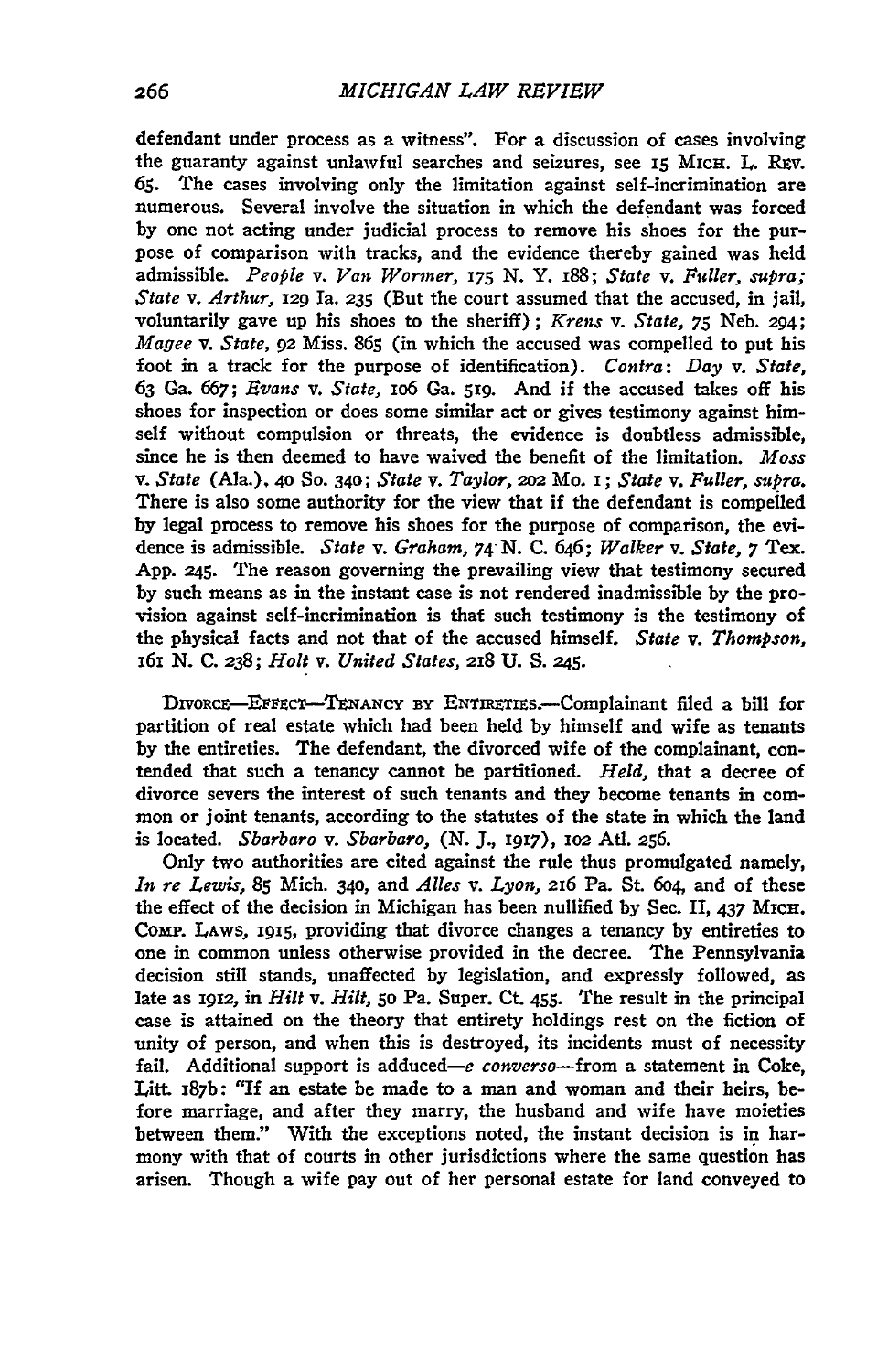herself and spouse, a divorce merely renders them tenants in common and she has no equitable claim to the whole, *Reed* v. *Reed,* 109 Md. 6go. Community property, including a homestead, was divided by divorce in *Speer* v. *Sykes,* 102 Tex. 451. If in the decree the legal interest is not provided for, the divorcees take as tenants in common, *cf. Joerger* v. *Joerger,* 193 Mo. 133. It is discretionary in the trial court to award all the property to the husband, subject to alimony, *Brogna* v. *Brogna,* 67 Wash. 687. The tendency would appear to be general to do away, in the given circumstances, not only with seisin *per tout* but also with the incident of survivorship; although, in those states where a joint tenancy has not yet fallen into disfavor, the severance may not destroy survivorship, *Ames* v. *Norman,* 36 Tenn. (4 Sneed) 683.

EVIDENCE-DYING DECLARATIONS-OPINION RULE.-In the trial on indictment for manslaughter, deceased's wife was permitted to testify for the state that deceased said, the day after the shooting, "I won't be with you much longer. I have got to leave you. Oh, Lord, what a pity for Frank McNeil to shoot a poor boy like I am for nothing! I never done anything to Frank." *Held,* error. *McNeal* v. *State,* (Miss., 1917), 76 So. 625.

An examination of the numerous decisions on dying declarations in criminal cases shows that the application of the Opinion Rule by the courts has resulted in great confusion and conflict. See note, 56 L. R. A. 365; note 21 L. R. A. (N. S.) 840. The Opinion Rule has been declared by Wigmore to have no application to dying declarations "because the Opinion Rule is based on the theory that wherever the witness can state specifically the detailed facts observed by him, the inferences to be drawn from them can equally well be drawn by the jury. But since declarant is here deceased, it is no longer possible to obtain from him by questions any more detailed data than his statement may contain, and hence his inferences are not in this instance superfluous but are indispensable. Nevertheless the courts seem to accept the Opinion Rule as applicable.  $2$  WIGMORE ON EVIDENCE, 1447, and note; and see note 56 L. R. A. 375. This illogical application of the Opinion Rule has been overcome in some jurisdictions by the application of the fiction that the statement sought to be admitted in evidence is not opinion, but a "collective fact". *State* v. *Fielding,* 135 Ia. 255; *Smith* v. *State,* 133 Ala. 73. On this theory, while not repudiating the Opinion Rule in name, the Supreme Court of Mississippi, previous to this case, showed a tendency to follow the doctrine stated in W1GMORS, *(supra).* The declarations in *Payne* v. *State,*  61 Miss. 161, that "he shot me without any cause whatever;" in *Powers* v. *State, 74 Miss. 777, "you have killed me without cause;" in <i>Jackson v. State,* 94 Miss. 8', that the accused killed him for nothing; in *House* v. *State,* 94 Miss. 107, 21 L. R. A. (N. S.) 840, that H. had killed him, and killed him without cause, were all admitted. In the last case the court relied on the section of W1GM0Rr:, and note cited, *supra.* Despite the statement of the court in the principal case that it is not overruling the above cases, it is difficult to see how a distinction can be based on anything but a barren quibble over terms. It is a return to the Opinion Rule *in toto.*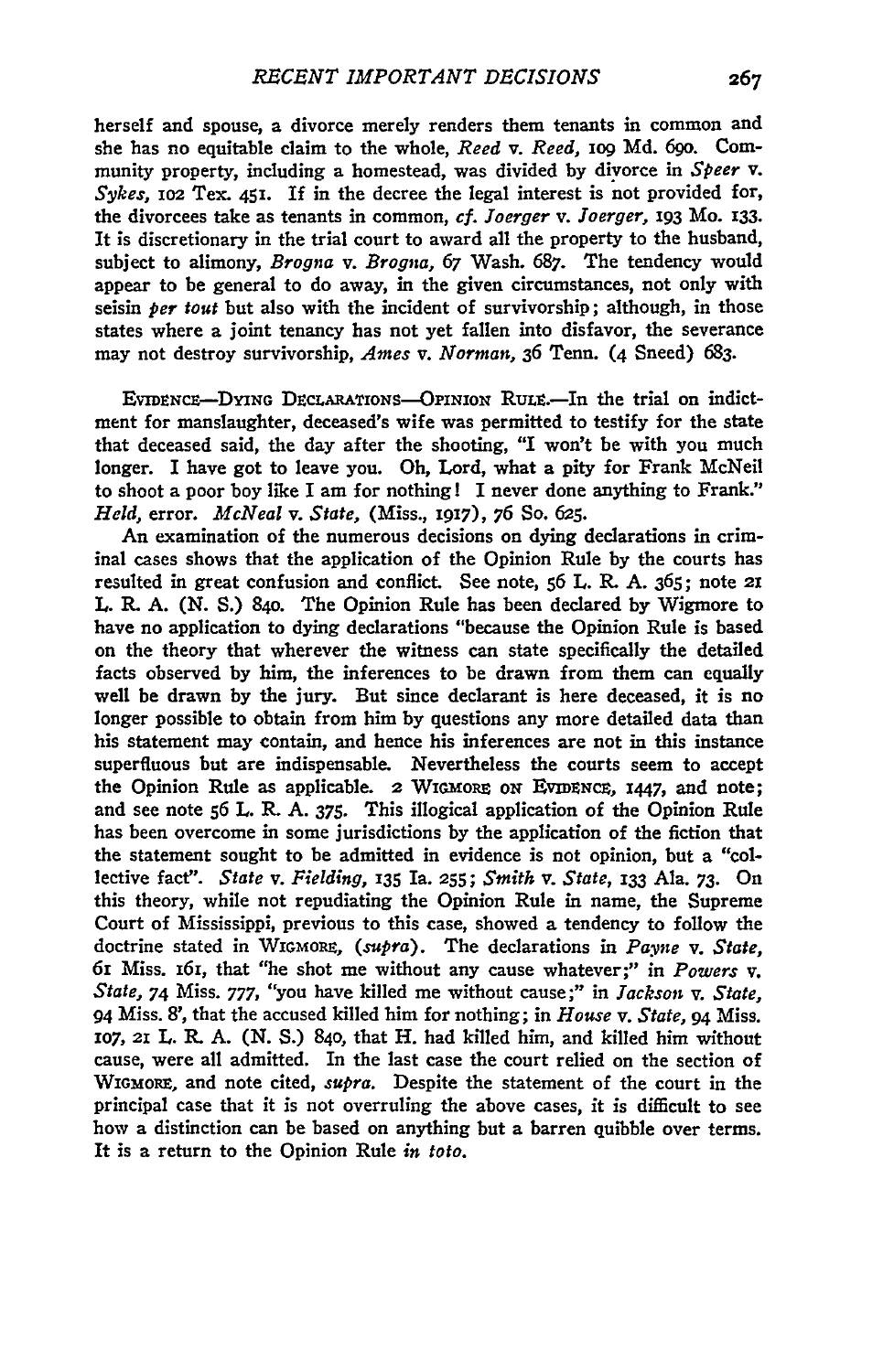HOMESTEAD-SALE-VALIDITY OF CONTRACT-INTENT OF STATUTE.-Plaintiff contracted for the sale of the homestead of which she and her husband were joint owners, without the husband joining in the contract, but he thereafter confirmed it. The defendant refused to carry out the contract because of section 6961, GENERAL STATUTES, 1913, which provides in part as follows: -"But if the owner be married, no mortgage of the premises, nor any sale or other alienation thereof, shall be valid without the signature of both husband and wife." *Held*, the contract valid and enforcible by the plaintiff. *Lennarlz* v. *Montgomery,* (Minn., 1917), 164 N. W. 899.

The defendant contended and the dissenting opinion adopted the same reasoning, that the contract was absolutely void under the statute, it being for the sale of the homestead, and the husband not having signed. The cases cited by the dissenting judges unfortunately, however, presented situations where the homestead owner was being sued so as to give validity to the contract and enable tlie purchaser to deprive the owner of his homestead. *Barton* v. *Drake,* 21 Minn. 299; *Law* v. *Butler,* 44 Minn. 482; *Weitzner* v. *Thingstad,* 55 Minn. 244- In those cases the courts held that under a statute the same as the one in question in the instant case, the contracts were not voidable but void. In the principal case the majority held that only the owners of the homestead were protected by the statute, and that the statute did not protect the purchaser so as to enable him to repudiate the contract.

HUSBAND AND WIFE-CONTRACTS OF MARRIED WOMAN-LAW OF PLACE OF CoNTRACT.-Defendant, with her husband, entered into a contract with plaintiff. The contract was made in Oregon and was to be performed there. Later defendant separated from her husband and removed to Idaho, where plaintiff sued her on the contract made in Oregon. It was conceded that the contract was valid in Oregon, and that it would be void if made in Idaho, where a married woman's right to contract was limited to contracts for her own use or benefit or in reference to her separate estate. · The controversy was over the question of whether the courts of Idaho should give effect to the law of Oregon determining the capacity of a married woman to contract. *Held,* that the contract was valid and would be enforced in Idaho. Bupge, C. J., dissenting. *Meier* & *Frank Co.* v. *Bruce* (Idaho, 1917), 168 Pac. 5.

The dissenting opinion conceded the general rule that validity is determined by the application of the law of the place of the transaction, if it is a "voluntary" one, as is a contract. But it was contended that the settled public policy of Idaho should defeat the application of the rule in the case of a contract made by a married woman. In the prevailing opinion, which applies the general rule, only two cases are cited in support of the position taken by the court, and one of these, *Milliken* v. *Pratt,* 125 Mass. 374, is not in point, since there was no settled policy in Massachusetts against a married woman so contracting. The other case cited, *International Harvester Co.* v. *McAdam,* 142 Wis. u4, involved a situation similar to that of the instant case, with a similar result. Although the reasoning of the Wisconsin court (that if the court should refuse to enforce contracts such as are here involved merely because the policy of the state is otherwise, the result would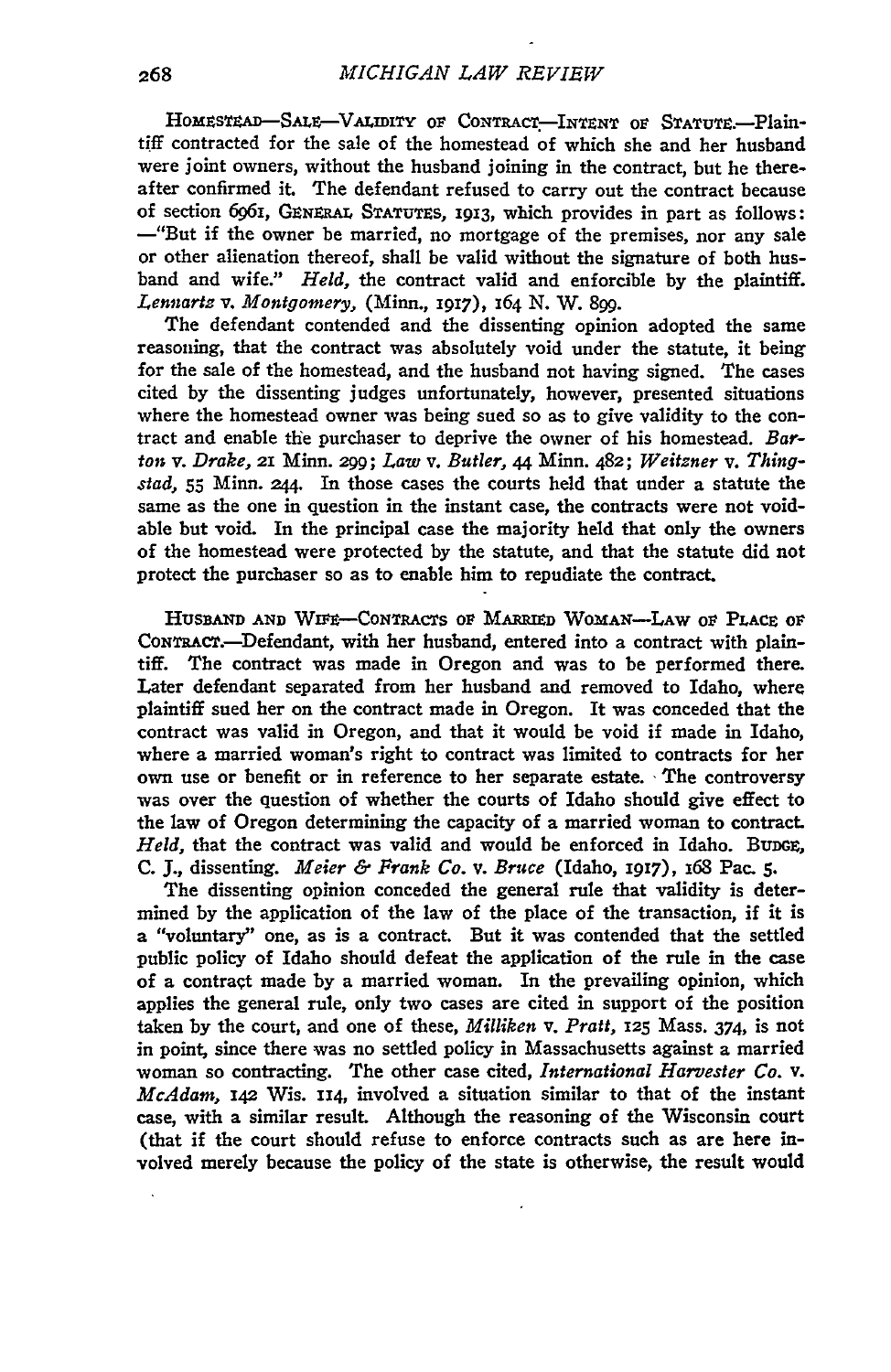be to enforce them only when they would be valid if made in the state of the forum) would seem sound, yet most of the cases cited by the Wisconsin court fail to support the decision because no fixed policy was actually violated. *Milliken* v. *Pratt, supra; Bell* v. *Packard, 6g* Me. 105; *Bowles* v. *Field,*  78 Fed. 742; *Baum* v. *Birchall,* I50 Pa. St. I64; *Young* v. *Hart,* IOI Va. 48o. Furthermore, the statement of the Wisconsin court and of the Idaho court in the instant case that the exception contended for by the dissenting opinion applies only where the enforcement of the contract would be pernicious or grossly immoral is stronger than actually necessary to the decision. On the other hand, the cases cited in the dissenting opinion are hardly in point, inasmuch as they involve the situation where the married wpman is already domiciled in the state where enforcement is sought, and makes the contract while out of the state only temporarily. *Armstrong* v. *Best,* n2 N. C. 59; *First National Bank* v. *Shaw,* I09 Tenn. 237; *Brown* v. *Dalton,* I05 Ky. *66g.* See, too, *Union Trust Co.* v. *Grosman,* U. S. S. C. No. 1o6, decided Jan. *7,* I918, In the latter situation there would be good reason for refusing to enforce the contract, because of the tendency thus to avoid the law of the forum. The tendency of modern authority appears to be with the prevailing opinion. *International Harvester Co.* v. *McAdam* (I9IO), *supra; Barbee* & *Co.* v. *Bevins, Hopkins* & *Co.* (Court of Appeals of Ky., 1917), 195 S. W. I54 (A case in which the domicile was the state of the forum, the note in question being governed by the law of West Virginia because the decision was delivered there.); *Young* v. *Bullen* (Court of Appeals of Ky., 18g7), 43 S. W. 687. But there is authority *contra: Hayden* v. *Stone,* I3 R. I. Io6. Also, as is conceded in all of the cases cited above, the fact must never be overlooked that the enforcement of contracts made outside the forum depends wholly upon international comity.

INJUNCTION-RESTRAINING USE OF NAME AND PICTURE-CIVIL RIGHTS LAw.-Defendant film manufacturing company used plaintiff's name and picture without her consent, for display in a moving picture film (entitled ''Universal Animated Weekly'', and purporting to represent plaintiff as a woman lawyer who had solved a murder mystery), and on posters and placards advertising the film, which film defendant marketed and sold for profit. *Held,*  plaintiff was entitled to an injunction *pendente lite,* under the Civil Rights Law (N. Y. CONSOL. LAWS, c. 6) secs. 50 & 5I, prohibiting the use of the name, portrait, or picture of any living person, without his consent, for advertising or trade purposes, and giving the person, whose name, portrait, or picture is so used, an equitable action, to restrain such use, and for damages. *Humiston* v. *Universal Film Mfg. Co.* (N. Y. S. C.), 167 N. Y. Supp. g8.

Previous cases involving the interpretation of the above sections of the New York Civil Rights Law have held: that said statute is a valid and constitutional enactment, *Rhodes* v. *The Sperry* & *Hutchinson Co.,* I93 N. Y. 223; that "a picture is not used for 'advertising purposes' within its meaning unless the picture is part of an advertisement, while 'trade' refers to commerce or traffic, not to dissemination of information", *Jeffries* v. *N. Y. Eve. lo1mi. Pub. Co.,* 124 N. Y. Supp. 780; that "the right of privacy under the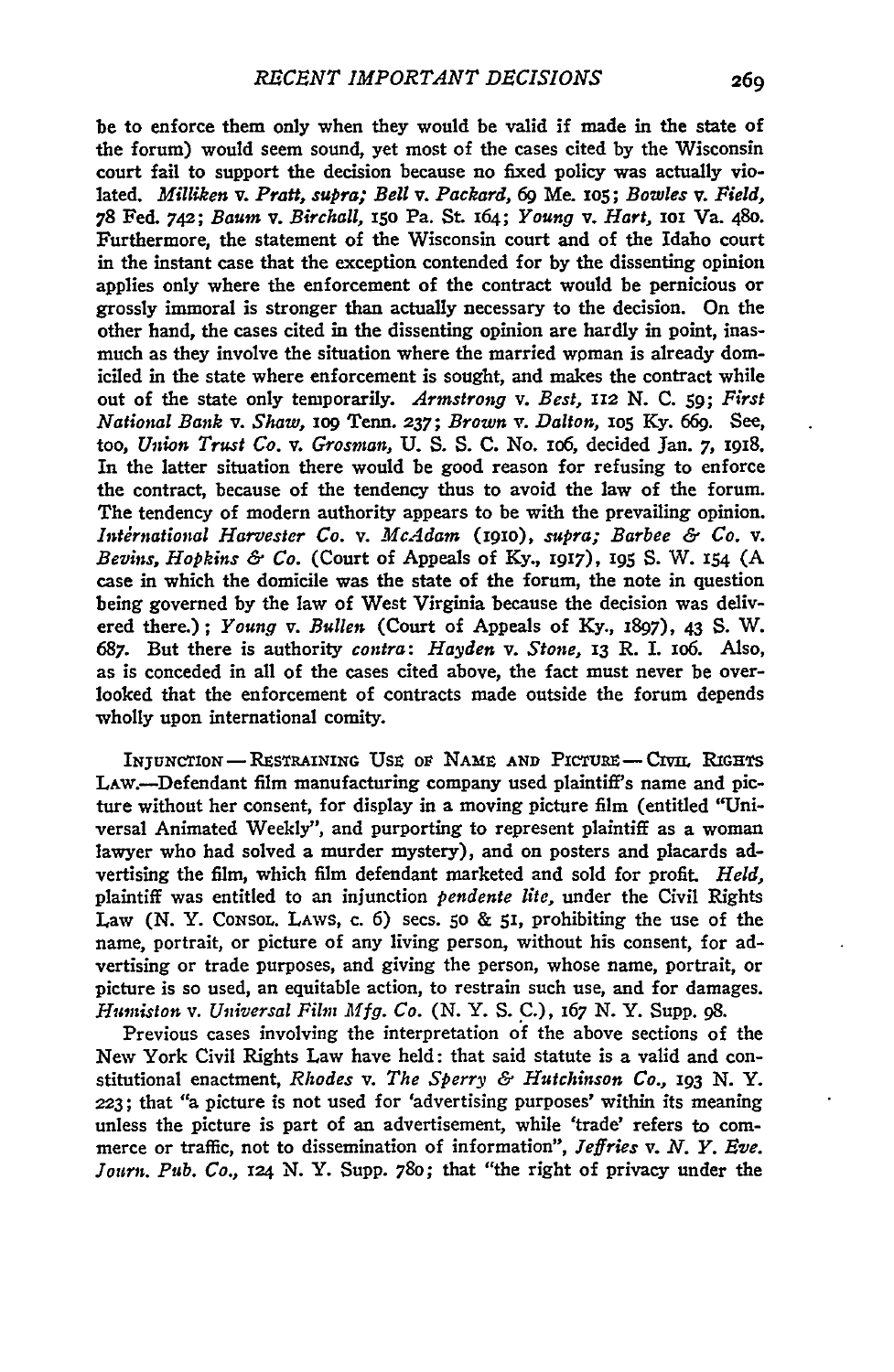statute cannot be invaded for purposes clearly informative or redemptive", *Almind v. Sea Beach Ry. Co., 141 N.Y. Supp. 842; that "it would not be* within the evil sought to be remedied by that act to construe it so as to prohibit the use of the name, portrait, or picture of a living person in truthfully recounting or portraying an actual current event, as is commonly done in a single issue of a regular newspaper", *Binns* v. *Vitagraph Co.,* 210 N. Y. 51; that the statute would not be extended to prohibit the publication in the "NATIONAL PoLICS GAZETTE" of the picture of a lady diver, in costume, and had never "been so far extended as to prohibit a publication, in a daily, weekly, or periodical paper or magazine, of the portrait of an individual", *Colyer*  v. *Fox Pub. Co.,* 146 N. Y. Supp. 999. In the instant case, that the publication of the plaintiff's name and picture on the posters and placards of the defendant was a violation of the statute, as a use for "advertising purposes", seems clear ; hut, whether the use of her name and picture in the film was a violation of the statute, presents a more difficult question. The court held that such use was for "purposes of trade", that the film was used in defendant's regular business, for purposes of profit, and any dissemination of current news of the day was purely incidental; that the fact that defendant's film was a series of photographs of actual current events, produced and distributed weekly, and used as soon as possible after the occurrence of the events, did not make it a newspaper, or bring it within the protection extended to newspapers by the cases of *·Colyer* v. *Fox Pub. Co., supra,* and Jeffries v. N. Y. Eve. Journ. Pub. Co., supra; that there was "a clear distinction between merely incidental and fortuitous use of an individual's picture as an incident to some important public event, and the exploitation of that individual as the important and central part of an event which is not of real public importance, however great may be the public interest therein".

INSURANCE-RISK-COLOR BLINDNESS-COMPLETE AND PERMANENT LOSS oF SIGHT oF BOTH Ens.-In an action on an insurance policy, *held,* that color blindness sustained by a railway trainman, which disqualified him from service is to be construed as the complete and permanent loss of sight of both eyes. *Routt* v. *Brotherhood of Railroad Trainmen* (Neb.), 165 N. W. 141.

The policy states that any member who shall suffer the complete and permanent loss of sight of both eyes shall be entitled to receive the full amount of his beneficiary certificate. The case involves the determination of what is a complete and permanent loss of sight. A dissenting opinion in this case by three justices stated, "To insure a person's ability to permanently continue in his particular vocation would, in a policy require words to that effect''. A railway night switchman becoming color blind during his employment was held to be thereby disabled by sickness within the meaning of his employer's contract that they will pay him sick benefits for a limited time while he is disabled by sickness or accidental injury. *Kane* v. *Chicago, Burlington and Quincy Railroad Company*, 90 Neb. 112. In this case the court said, "The plaintiff for the purpose of his vocation is blind, and, being blind is sick within the meaning of the defendant regulations". Incurable blind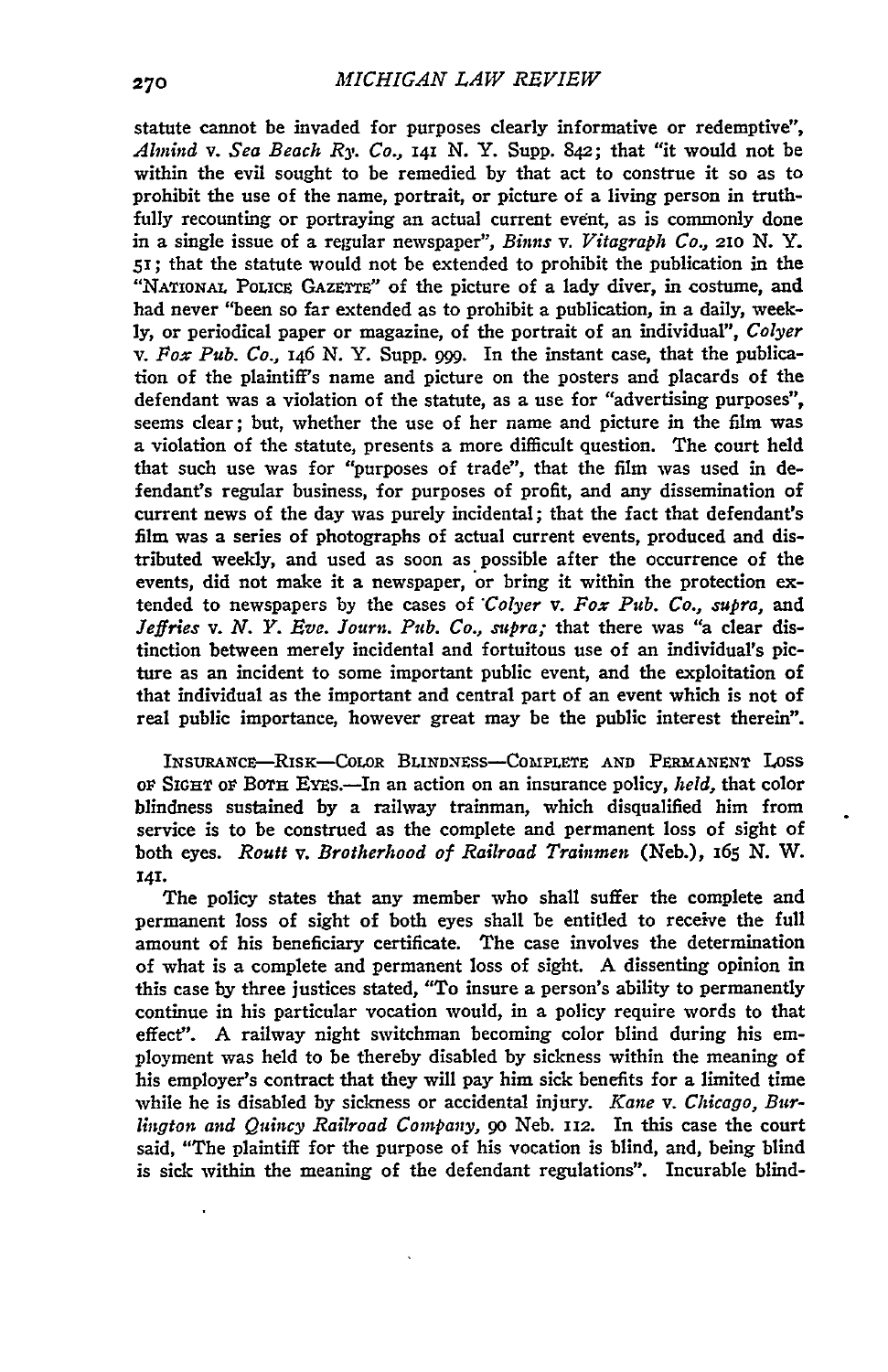ness is sickness within the meaning of the English Statute. *Regina* v. *Buck-11ell, 77* E. C. L. 585. There are but few if any reported cases involving the question in this case. The holding goes pretty far and if it can be supported it must be on the grounds that the contract of insurance is construed most strongly against the insurer and that the defendant did business principally with railroad men.

INTOXICATING LIQUORS-STATUTE-CONSTRUCTION OF THE WORD "HOME."-Defendant stored two barrels of cider in an outhouse, situated at a distance of about eighty feet from the dwelling house in which there was no available space for storing the barrels. Molasses, apples, and other foods intended for the use of the family were also kept in this outhouse. Under the Mapp Prohibition Law, (ACTS, I9I6, p. 2I6,) defendant was convicted for giving away cider taken from the barrels in the outhouse. Section 16 of the above law prohibited the giving away of ardent spirits in any place "except in a *bona fide* home"; section 6I provided that nothing in the law should prevent one "in his own home" from having and giving to another ardent spirits. The trial court refused to instruct the jury that the word "home" as used in the law was intended to include the curtilage, the whole cluster of buildings used by the family as a habitation. *Held,* the instruction should have been given. *Bare* v. *Commonwealth* (Va., I9I7), 94 S. E. I68.

The construction 6f the statute adopted by the Supreme Court of Appeals seems in accord not only with the common understanding and acceptance of the term "home" as the place of residence rather than any particular building which may be at that spot, but also in accord with the construction of similar expressions as found in the common and statute law referring to arson, burglary and analogous crimes. For instance, in construing a statute prohibiting the carrying of weapons outside the "home", the court held that "home" included buildings necessarily appurtenant to the dwelling house. *Coker* v. *Stote,* I2 Ga. App. 425. An outhouse within the curtilage was considered a part of the "dwelling house" as regards the law of arson. *People*  v. *Taylor,* 2 Mich. 250; *Page* v. *Commonwealth,* 26 Grat. (Va.) 943. An indictment for the burglary of a dwelling was sustained by proof of the breaking and entering of a barn eight rods in the rear of the house. *Pitcher* v. *People,* 16 Mich. I42. A game of cards played about ten feet from a tent used as private residence was played "at the residence" within the meaning of a statute prohibiting gaming at any place except at a private residence. *Hipp* v. *State,* 45 Tex. Cr. App. 200. The killing of a man in a building thirty-six feet from the accused's house was considered justified as in defense of his habitation. *Pond* v. *People,* 8 Mich. ISO. See also 2 BISHOP, CRIMINAL LAW, Ed. *7,* § I04-

LIBEL AND SLANDER-PRIVILEGED COMMUNICATIONS.-While the defendant was presenting a claim against the plaintiff in the regular course of business, he was shown the books of the company. He communicated the information thus obtained to a credit company of which he was correspondent along with his opinion that concerted action by the creditors was necessary. The infor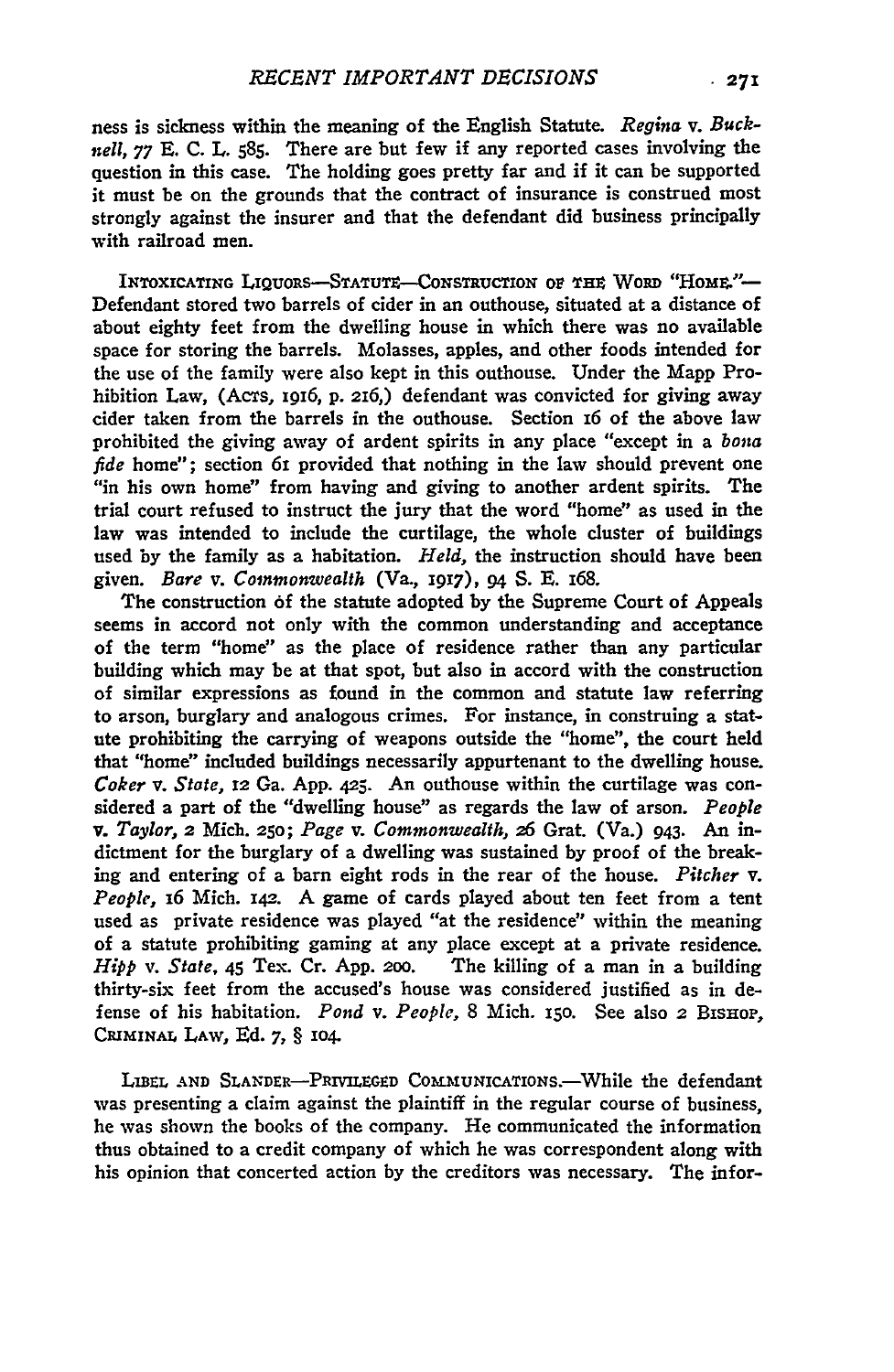mation, which was slightly incorrect, was sent to the plaintiff's creditors. They stopped credit, thereby causing the plaintiff inconvenience, but he was not insolvent and did not become so. *Held,* that the communication was privileged. *Simons* v. *Petersberger* (Ia., 1917), 165 N. W. 91.

The general rule was followed in considering the communication "qualifiedly privileged", thus making proof of the defendant's bad faith requisite to the plaintiff's success. *Bohlinger* v. *Germania Life bis. Co.,* 100 Ark. *477,*  36 L. R. A. (N. S.) 449. Defendant, though his communication was not an answer to an inquiry, had at least a duty of imperfect obligation in regard to the matter. *Caldwell* v. *Story,* 107 Ky. 10. The information seems, also, to have reached only interested subscribers thus avoiding cases where the information reached outsiders or was sent to all the subscribers irrespective of interest. *Pacific Packing Co.* v. *Bradstreet Co.,* 25 Idaho *5¢,* Ann. Cas. 1916 D, 76!. To reach its conclusion, the distinction between information furnished a credit company by its agent and information furnished by it to its members had to be ignored. *Sherwood* v. *Gilbert,* 2 Alb. L. J. 323. *Contra: State ex rel. Lanning v. Lonsdale, 4*8 Wis. 348. Even then, the result is in conflict with several cases holding that such communications though given after a special request are not privileged. *Macintosh* v. *Dun* (1go8), A. C. 390; *Johnson* v. *Bradstreet Co., 77* Ga. 172.

MASTER AND SERVANT-LIABILITY FOR NEGLIGENCE-HEAD OF FAMILY'S AUTOMOBILE OPERATED BY MEMBER OF FAMILY. - Defendant purchased and owned an automobile for family use, giving his wife general permission to use it whenever and wherever she desired. While the wife was driving the machine for her own pleasure, accompanied by a lady friend, it collided with a motorcycle on which the plaintiff was riding, injuring the latter. *Held,*  that the defendant husband was liable for his wife's alleged negligence, on the ground that she was his agent. *Hutchins* v. *Haffner* (Colo., 1917), 167 Pac. g66. Defendant purchased and owned an automobile for family use, giving his daughter, a minor; permission to use it. While the daughter was driving the machine for her own pleasure, accompanied by a friend, it struck and injured the plaintiff. *Held,* that the defendant father was not liable for his daughter's alleged negligence, she not being his agent. *Blair*  v. *Broadwater* (Va., 1917), 93 S. E. 632.

The decisions bearing upon the liability of an owner of an automobile, kept for family use, for the negligence of a member of his family, in driving the machine with his consent, are squarely in conflict, as illustrated by the principal cases. Cases following the doctrine of *Hutchins* v. *Haffner, supra,*  are: *Birch* v. *Abercombie, 74* Wash. 486; *McNeal* v. *McKain,* 33 Okla. 449; *Guignon* v. *Campbell,* 8o Wash. 543; *Griffin* v. *Ru,,sell,* 144 Ga. *275.* Cases following the doctrine of *Blair v. Broadwater, supra,* are: *Doran v. Thomsen, 76* N. J. L. 754; *Tanzer* v. *Read,* 145 N. Y. Supp. 7o8; *Parker* v. *Wilson,*  179 Ala. 361; *Van Blaricom* v. *Dodgson,* 220 N. Y. III. Where one person is sought to be charged with the negligence or wrongdoing of another, the doctrine of *respondeat superior* applies only when the relation of master and servant is shown to exist between the wrongdoer and the person sought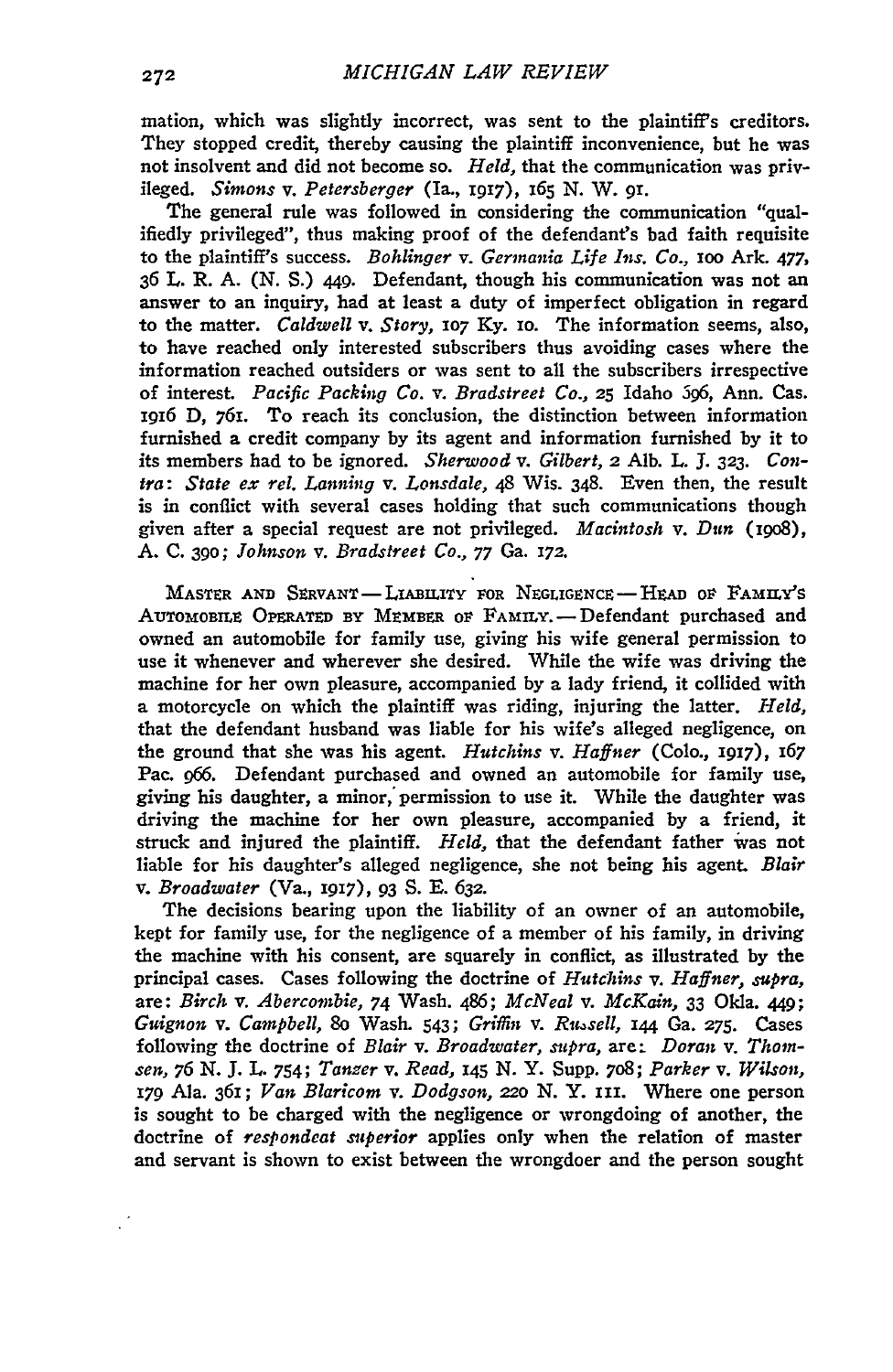to be charged, at the time of, and in respect to, the very transaction out of which the injury arose. *Forsyth* v. *Hooper,* II Allen (Mass.) 419; *Wood*  v. *Cobb,* 13 Allen (Mass.) 58; *Wyllie* v. *Palmer,* 137 N. Y. 248 (257); Woon, MASTER AND SERVANT, p. IO, sec. *7.* No presumption of the relation of master and servant results from the mere fact of the domestic relationship. Maddo~ v. *Brow11,* 71 Me. 432; *M'Calla* v. *Wood,* 2 N. J. L. 86; *Kumba* v. Gilham, 103 Wis. 312; SCHOULER, DOMESTIC RELATIONS, sec. 263; THOMPSON, NEGLIGENCE, sec. 537. The cases which hold the owner of an automobile liable as· master argue that the machine was purchased and operated for family use; that, at the time of the accident, the driver was engaged in carrying out the general purpose for which the machine was bought and kept; that, as it was taken out at the time in pursuance of authority from the owner to take it for the pleasure of the family, and the driver, as a member of it, the driver was engaged in the exercise of the owner's businrss,-supplying of recreation to members of the family. Cases taking the opposite view attempt to meet this line of argument by saying that such reasoning bases the creation of the relation of master and servant upon the purpose which the owner·had in mind in acquiring the ownership of the automobile, and its permitted use by the driver, ignoring an essential element in the creation of that status, as to third persons, viz.: that such use must have been in the furtherance of, and not apart from, the master's service and control; that it interdicts the owner's generosity, and his reasonable care for the pleasure, and even the well-being, of the members of his family, by imposing a universal responsibility for their acts; that it fails to distinguish between a mere permission to use, and a use subject to the control of the master and connected with his affairs. The doctrine supported by the case of *Hutchins*  v. *Haffner, supra,* seems to be founded more on a desire to insure a remedy to parties injured by the negligence of drivers of automobiles, by fixing the liability on someone financially responsible, and to avoid setting a premium on the failure of the owner to employ a competent chauffeur, than upon any logical application of the privileges involved in the relationship of master and servant.

MUNICIPAL CORPORATIONS-TRAFFIC ORDINANCE.-An ordinance of the city of Cleveland provided that "in case of accident to or collision with a person \* \* \*, the person so driving or operating such vehicle shall stop and give such reasonable assistance as can be given \* \* \*". Appellant was arrested and charged with violation of above ordinance in that she failed to render such reasonable assistance as could be given after her automobile knocked down A. *Held,* the ordinance was invalid for indefiniteness in that it failed to use the words "knowingly" or words of similar import. Second, that it took the time and money of a citizen without substantial compensation whether he is to blame or i.lameless for the injury. Third, that the ordinance fixed no standard of what constitutes reasonable assistance. *Henry* v. *Cleveland* (Ohio Ct. App., 1917), 39 Oh. C. C. 165.

The protection of life and limb is a matter of public concern and there is both power and obligation to pass and enforce reasonable police provisions.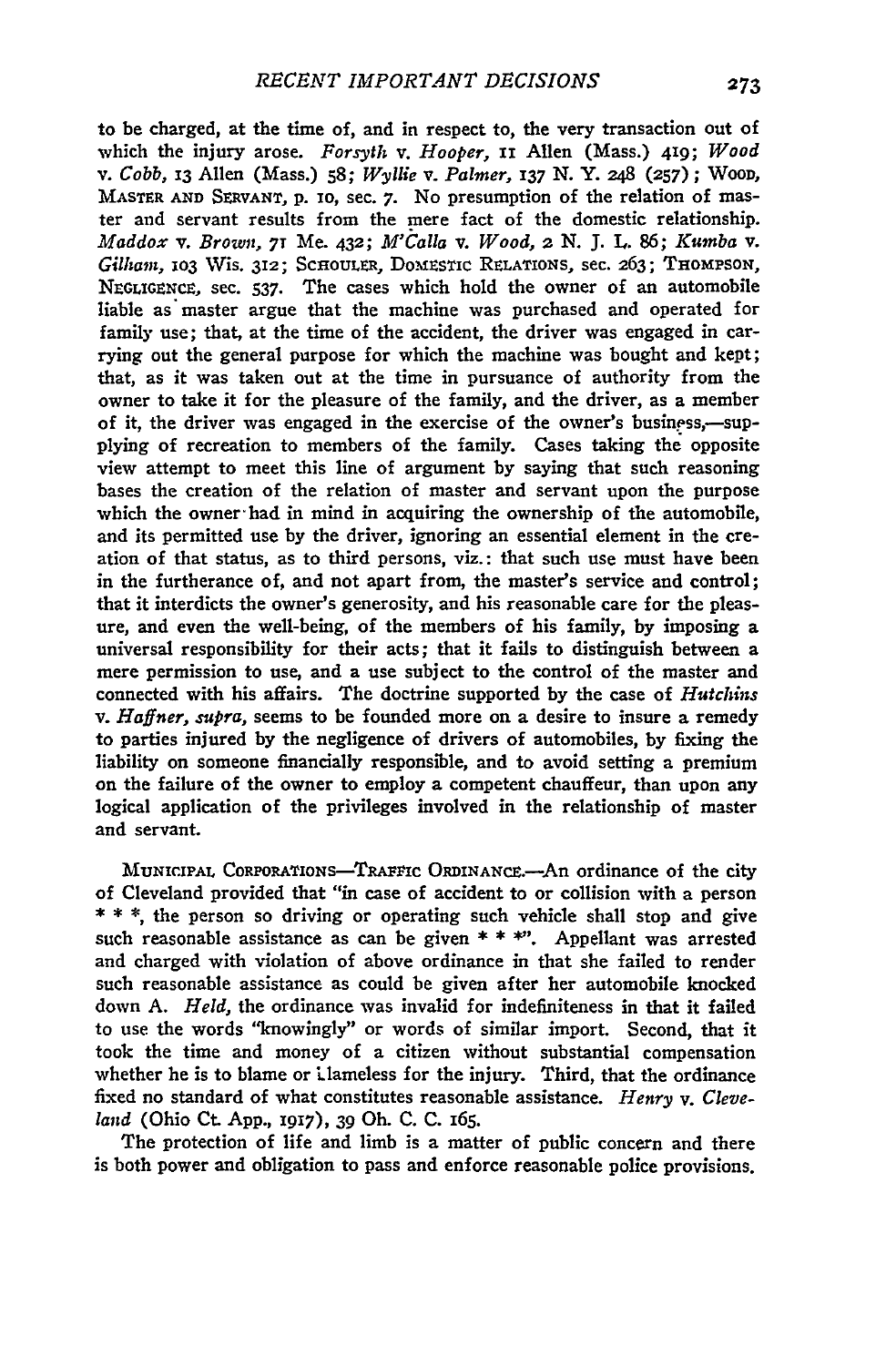Every ordinance must be definite and certain in its terms. MACOUILLAN, MUNICIPAL ORDINANCES, Sec. 651. In the instant case the court pointed out three particular reasons why the ordinance was indefinite. In the case of the food laws and Sunday closing laws, the failure to require knowledge on the part of the offender is not a mark of uncertainty. The court, however, distinguishes those cases by pointing out that the offender has control over the subject matter and can protect himself, while in this case the court was able to conceive of a situation, which, though highly improbable, was not within his control. The second reason seems to ignore the right of the state to take a limited amount of the property of blameless individuals by an exercise of the police power. *Noble State Bank* v. *Haskell,* 219 U. S. 104. The third reason is also very doubtful when considered in the light of those cases following "the rule of reason" laid down by the court in *The Standard Oil Co.* v. *United States,* 221 U. S. I. In a very recent case in Ohio, not referred to, the Supreme Court held that a statute is valid if it is as definite and certain on the subject matter and the numerous situations arising thereunder, as the nature of the case and safety of the public will reasonably admit. *State* v. *Schaeffer* (Ohio), II7 N. E. 220.

PUBLIC OFFICERS-STATE TREASURER-LIABILITY FOR INTEREST ON FUNDS. -Defendant, a state treasurer, deposited in banks from time to time the funds received by him as treasurer and collected the interest for himself. *Held,* such treasurer is not entitled to interest. *State* v. *Schamber* (S. Dak., 1917), 165 N. W. 241.

There is a direct conflict of authorities on this question. In almost all of the adjudicated cases, courts recognize the fundamental proposition that interest is but an increment and goes with the principal. In a number of jurisdictions the question has been made to depend upon whether the relation of the treasurer to the state was that of debtor and creditor or whether it was that of trustee and *cestui que trust.* Perhaps the leading case supporting the view that the relation is that of debtor and creditor is *State* v. *W alsen,*  17 Colo. 170, which holds that a state treasurer who has received public money by virtue of his office is not liable for interest received on that money in the absence of a statutory provision to that effect. A county treasurer receives money as his own and cannot be required to account for and pay over amounts collected or received as interest on such money. · *Shelton* v. *The State,* 53 Ind. 331. A public official is not chargeable with interest on the public funds in his hands although he may have received interest, unless he is required by law to place it in some safe depository as the money of the state. *Commonwealth* v. *Goldshaw,* 92 Ky. 435. A county treasurer is a special bailee and there can be no recovery of interest received by him after he has gone out of office . *• Waloy* v. *Bd. of Cormty Commissioners, Bernalillo,*  IO N. M. 638. The weight of authority, however, supports what seems to be the better view, that the interest which attaches to the principal belongs to the state and on failure to account for this the officer or his sureties may be held liable. This rule is applied notwithstanding the fact that the officer's liability was held or assumed to be absolute. *Adams* v. *Williams, 97* Miss.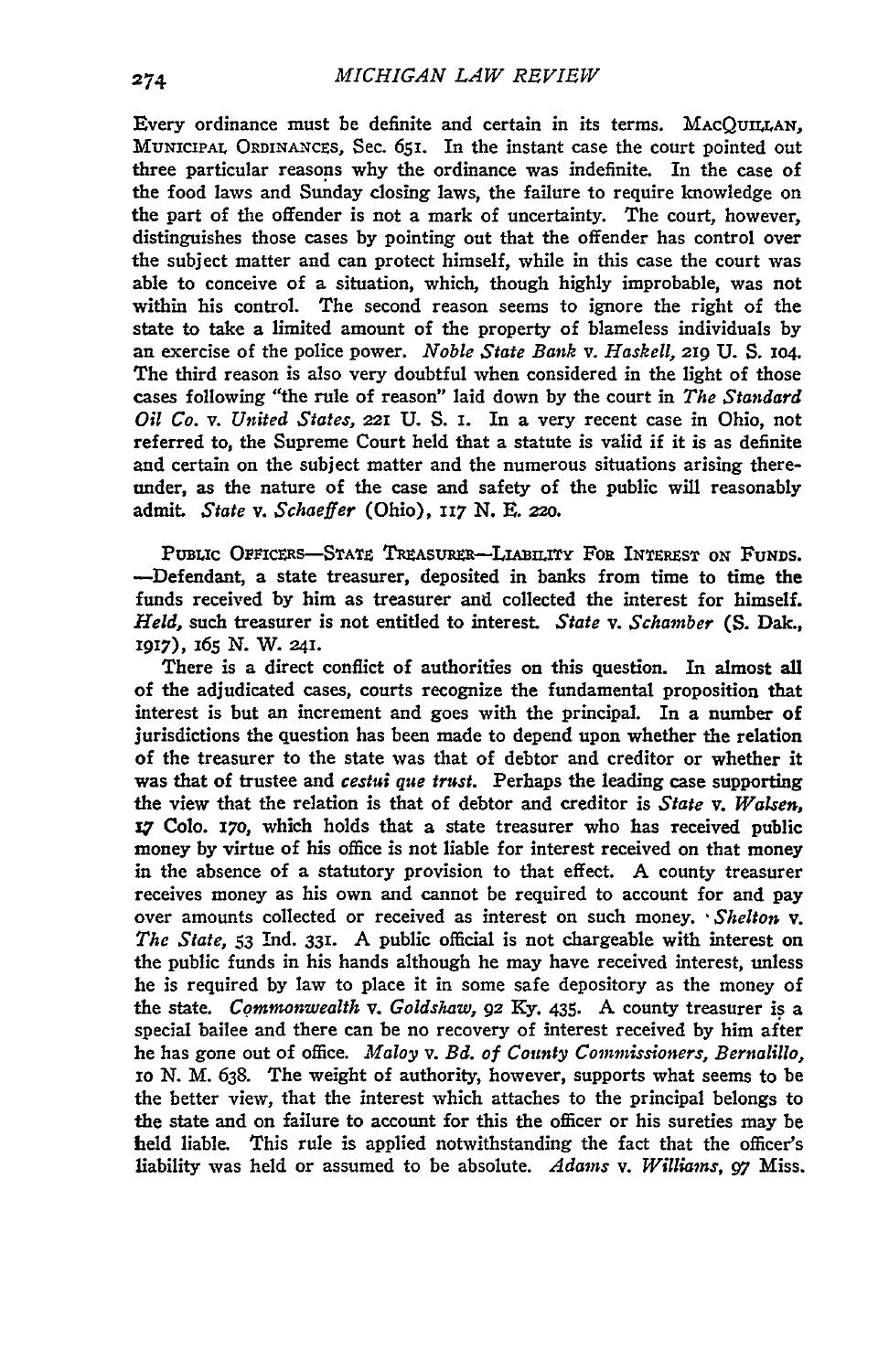u3. The leading case on this side of the question is *State* v. *McFetridge,*  84 Wis. 473, where all the authorities are reviewed. The supporting cases hold that it is a complete *non sequitur* to say that because a public officer who has charge of public funds is an absolute insurer, he therefore is entitled to the accruing interest thereon. A county treasurer is liable ·to the county for interest received on deposits of county funds. His liability arises not only from his fiduciary relations but from the fact that the interest belongs to the county and comes into his hands by virtue of his office. *Richmond County Supervisors* v. *Wandel,* 6 Lans. (N. Y.) 33. Instead of being the debtor of the district, he is its treasurer; the custodian of its funds ; and he acquires custody of the funds without acquiring title to them. *Eshelby* v. *Cincinnati Ed. of Education,* 66 Ohio St. 7r. A public officer is not entitled to interest on funds received by virtue of his office. The true test is not whether he is absolutely liable to account but whether he is the owner of the funds in his hands. *Rhea* v. *Brewster,* 130 Ia. 729.

TAXATION-INCOME TAX-ROYALTIES OF MINES AS INCOME--DEFRECIATION. -Plaintiff corporation leased two iron mines, the lessees agreeing to pay certain specified royalties annually on the ore taken out. The Wisconsin Income Tax Law, LAws 1911, c. 658, 1, provided that "income" as used in the act should include "all rent of real estate", and permitted a reasonable deduction for depreciation of property from which the income was derived. Under this act taxes were collected on the royalties received by the plaintiff, but no deduction was allowed for the depletion of the ore deposits. This action was brought to recover the taxes paid under protest. *Held,* that no recovery should be allowed. *Pfister Land Company v. Milwaukee* (Wis., 19r7), 165 N. W. 23.

In holding that the value of the ore as it leaves the mine was income and not converted capital, and therefore that the royalties paid by the lessees to the owners were to be regarded as rents within the meaning of the Income Tax Law, the Wisconsin court has relied expressly upon the authority of *Von Baumbach* v. *Sargent Land Company,* 242 U. S. 503, and *State* v. *Royal Mineral Association,* r32 Minn. 232. The fundamental principle upon which these holdings are based seems to be as follows : that the land itself is the chief thing, that mining is one of the productive uses of which the land is capable, and that the product of that use should be called income. In a case recently decided in the Circuit Court of Appeals, *Biwabick Mining*  Company v. *U. S., 243* Fed. 9, it was held that, from the lessee's standpoint, receipts from the sale of ore represented conversion of capital assets and did not constitute taxable income. This case has now been carried up for review by the Supreme Court. The position for which the appellant contended in the principal case, that the contract between the parties is not accurately speaking a lease but a sale of a part of the corpus of the property, has been approved by the English courts and has found some support in this country. *Coltness Iron Company* v. *Black,* 6 A. C. 3r5; *Stoughton's Appeal,*  88 Pa. g8; *Blakley* v. *Marshall,* I74 Pa. 425; *Wilson* v. *Youst,* 43 W. Va. 826. Its further contention that the extraction of the ore is an exhaustion of the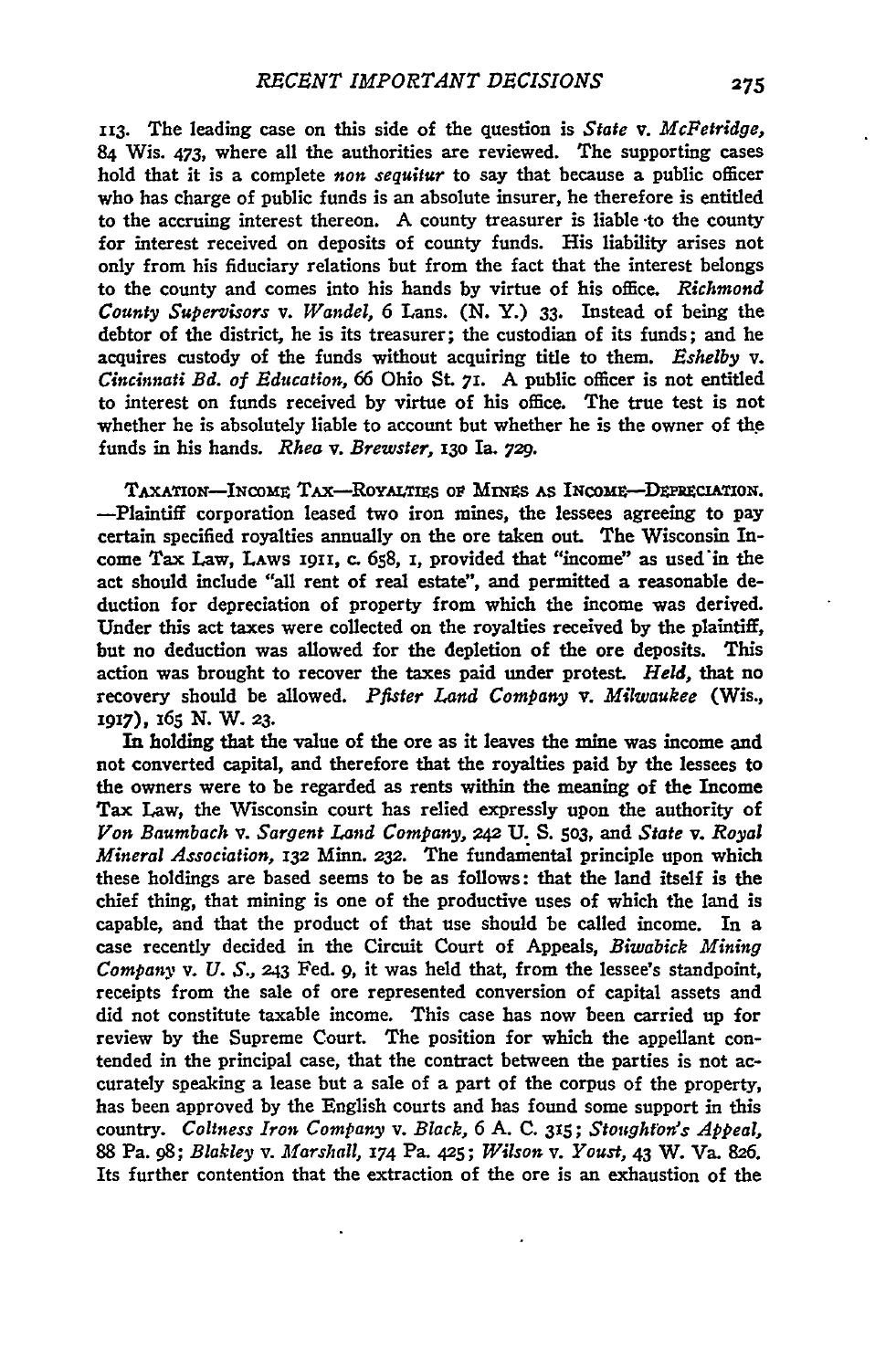capital, and hence depreciation, is not without logical foundation in economic theory. In *Earl of Derby* v. *Aylmer* [1915], 3 K. B. 374, a somewhat analogous question was raised concerning a tax which was imposed on the income which the Earl received from the services of two stallions for breeding purposes. He claimed a deduction as depreciation for the annual loss in value of the horses, computed on the probable length of time during which they could be used for the above purposes. In rejecting the Earl's claim, the court emphasized a consideration which is of prime importance in dealing with cases arising under income tax laws-while such contentions may be sound from an accountant's point of view, courts must be governed by the intention of the legislature.

TAXATION-INHERITANCE TAX-DOWER.-The State attempted to collect inheritance tax on a dower interest allotted to a widow, upon her dissent from testator's will. A statute provided that all real and personal property which passes by will or intestate laws of the state from any person who may die seized of the same should be subject to an inheritance tax, allowing, however, exemptions in favor of a widow and children for certain amounts. *Held,*  dower is property which passes by the intestate laws of the State. *Corporati01i Commission et al* v. *Dunn et al* (N. C., 1917), 94 S. E. 481.

The weight of authority is represented by the recent case of *In re Bullen's Estate* (Utah, 1915), 151 Pac. 533, which holds that dower passes to the widow as of her own right by purchase and not by "intestate laws". *In re Weiler's Estate,* 122 N. Y. S. *6o8; In re Shield's Estate* (N. Y.) 68 Misc. 264; *Crenshaw* v. *Moore,* 124 Tenn. 528; *Commonwealths Appeal,* 34 Pa . .204- 0nly one case can be found which supports the theory of the principal case that dower is inherited and is subject to an inheritance tax. *Billings* v. *People,* 189 Ill. *472.* In the concurring opinion it was urged that the intention of the legislature, as shown by the history of legislation on the subject and the changes made by the act in question whereby the widow was allowed an exemption, was that dower should come within the meaning of the phrase "intestate laws of the State". But the dissenting opinion maintained the view that the fact, that the widow is allowed an exemption where none was allowed before, does not show that her dower is taxable as she may derive personal property from her husband under the intestacy law as one of the distributees, and to this the exemption would apply, and not to property already made not taxable by the language of the statute.

WILLS-CONTRACT TO OPERATE ON DEATH.-An action in assumpsit was brought alleging that defendant promised plaintiff's decedent in writing to pay plaintiff \$275 for the interest of decedent in the business in which decedent and defendant were engaged, in case defendant should survive, that the consideration for the promise was the agreement of decedent that defendant should have the business in that event, and that defendant took possession on the death of his partner. *Held,* no cause of action was stated; because the transaction alleged was testamentary, not contractual, and retaining possession proved nothing, because a surviving partner is entitled to do so. *Ferrara* v. *Russo* (R. I., 1917), 102 Atl. 86.